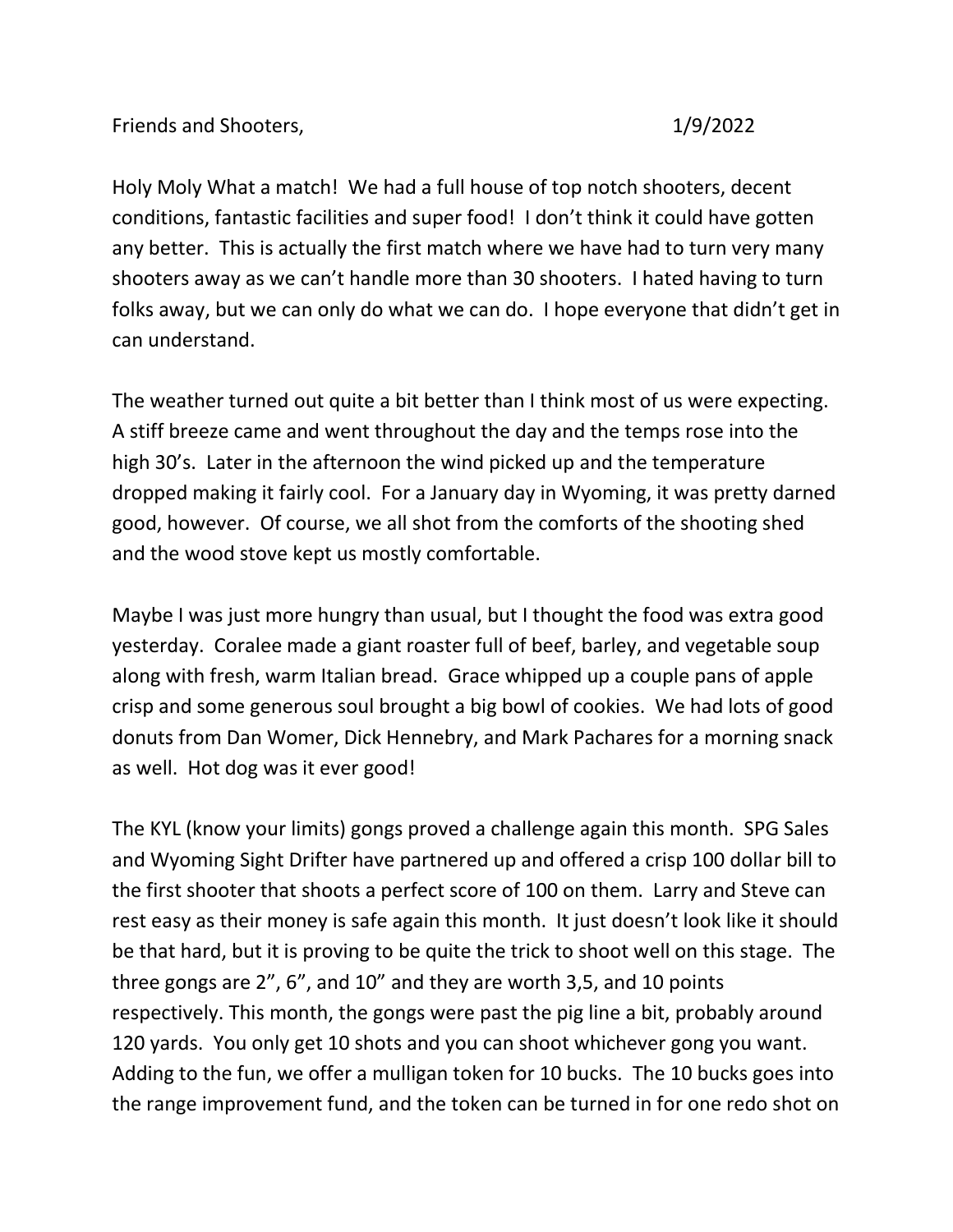the gongs. It has to be used right after the shot that you would like to redo. Dan Womer generously donated the prizes for the gongs this month. Michael Rix shot a super 78 to be high gong shooter and took home a fifth of Jameson Irish Whiskey. I'm not sure Michael even likes Irish Whiskey, but it'll make for a good story! High gongs in the GM/Master class was Jeff Woodring with a super 71. Jeff took home a beautiful, handmade by Dan walnut mold mallet. Yahoo Jeff! A very pleased Roger Decker shot a solid 53 to be  $1<sup>st</sup>$  in AAA/AA/A class and took home a handmade by Dan walnut score card clip board. Good Job Roger! Thank you Dan for the super prizes!

We had some fantastic shooting in the silhouettes, too. Last month we had a record number of 6 clean prones, and I thought that would be hard to top, but we actually did it again this month! 6 clean prones were shot again, and Michael Rix, Cole Sauer, Sir Billy Acklin, Dick Hennebry, Jacob Wolf, and Dan Womer all took home a coveted Smithmoor Clean Prone Pin. Great shooting fellas! In AA/A class Roger Decker shot a very good 24 to be first. I thought Roger's buttons on his shirt were going to pop off he was so happy. Great job Roger! It is fun to watch shooters improve and be proud of their accomplishments. In AAA class, junior shooter Jacob Wolf shot a very good clean prone 31 to be  $1<sup>st</sup>$ . Good Job Jacob! That master score is just one more step to be becoming a master shooter, I bet it won't be long. Master class saw a very pleased Dan Womer shooter 5 chickens and a clean prone to make a Grand Master score and be  $1<sup>st</sup>$  master. This was Dan's second GM score, so only one more to make GM class. Good Job Dan! Jim Rodebaugh was pleased to shoot a 34 and be  $1<sup>st</sup>$  Grand Master Class, while our current 22 BPCRA National Champion, Cole Sauer shot a fantastic 6 chickens and clean prone to be the Match Winner! Wow that is some super shooting! Kenny Wasserburger said it best when he said, "Come on out to Wyoming, our women and kids will kick your butt!" Great Shooting Cole, and thank you Kenny for the colorful description of how proud we are of our junior and women shooters.

Coralee has most of the match flyers and entry forms out on [www.smithmoorrrange.com](http://www.smithmoorrrange.com/) for this summer's matches here in Laramie county. Dick Hennebry has some good stuff brewing for us, as well as we are again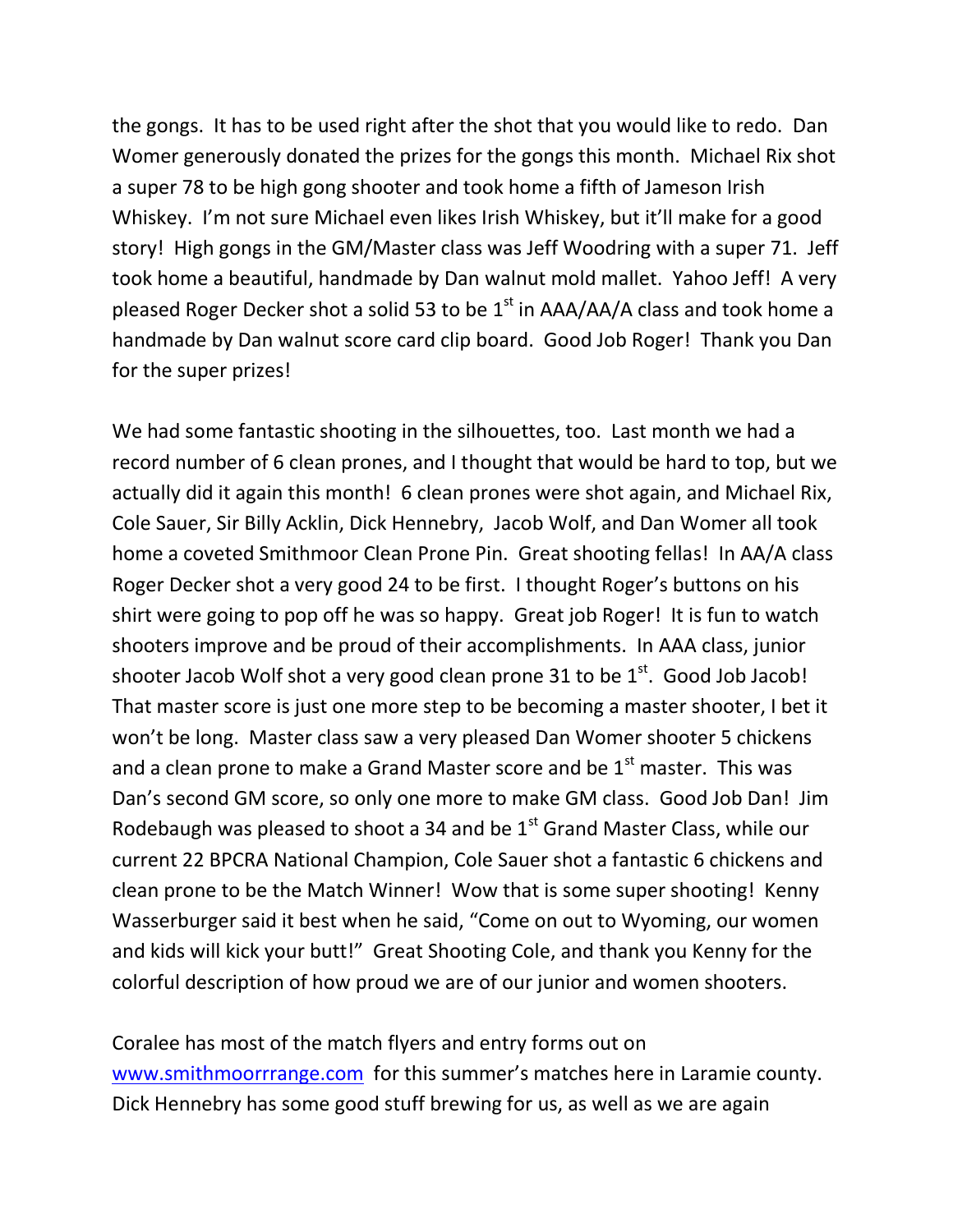planning the Smithmoor Cup and Rocky Mountain Regional Matches in August. Closer on the horizon, however, is our 22 Winter Target Championship coming up on Februay  $18^{th}$ ,  $19^{th}$ , and  $20^{th}$ . Friday the  $18^{th}$  will be a separate bench match and Saturday and Sunday will be the offhand championship. It was a good time last year, and promises to be again this winter. Shooters come from a long ways to try their skills here at Smithmoor and entries are filling up. Let me know if you are interested in shooting. We are also thinking of a 22 target match this month on the  $5<sup>th</sup>$  Saturday the 29<sup>th</sup>, and we look forward to seeing everyone again on February 12<sup>th</sup> for our next Winter Series 22 match.

Take care everyone, Cody

Shooter Gong Chicken Pig Turkey Ram Total Place Grand Master Mark Pachares 48 4 10 9 10 33 Jim Rodebaugh 28 5 10 10 9 34  $1^{\text{st}}$ Michael Rix 78 3 10 10 10 33 clean prone High Gongs Cole Sauer 70 6 10 10 10 36 MW clean prone Grizz 38 1 10 10 8 29

Master Sir Billy Acklin 53 1 10 10 10 31 clean prone Greg Bybee 38 3 10 10 7 30 JD Farmer 35 3 8 9 8 27 Dick Hennebry 43 0 10 10 10 30 clean prone Tom Reed 30 4 10 10 9 33 Cecil Sauer 66 6 10 10 8 34 Gary Smith 48 3 10 9 9 31 Kenny Wasserburger 31 2 9 10 9 30 Caleb Wolf 38 2 10 9 10 31